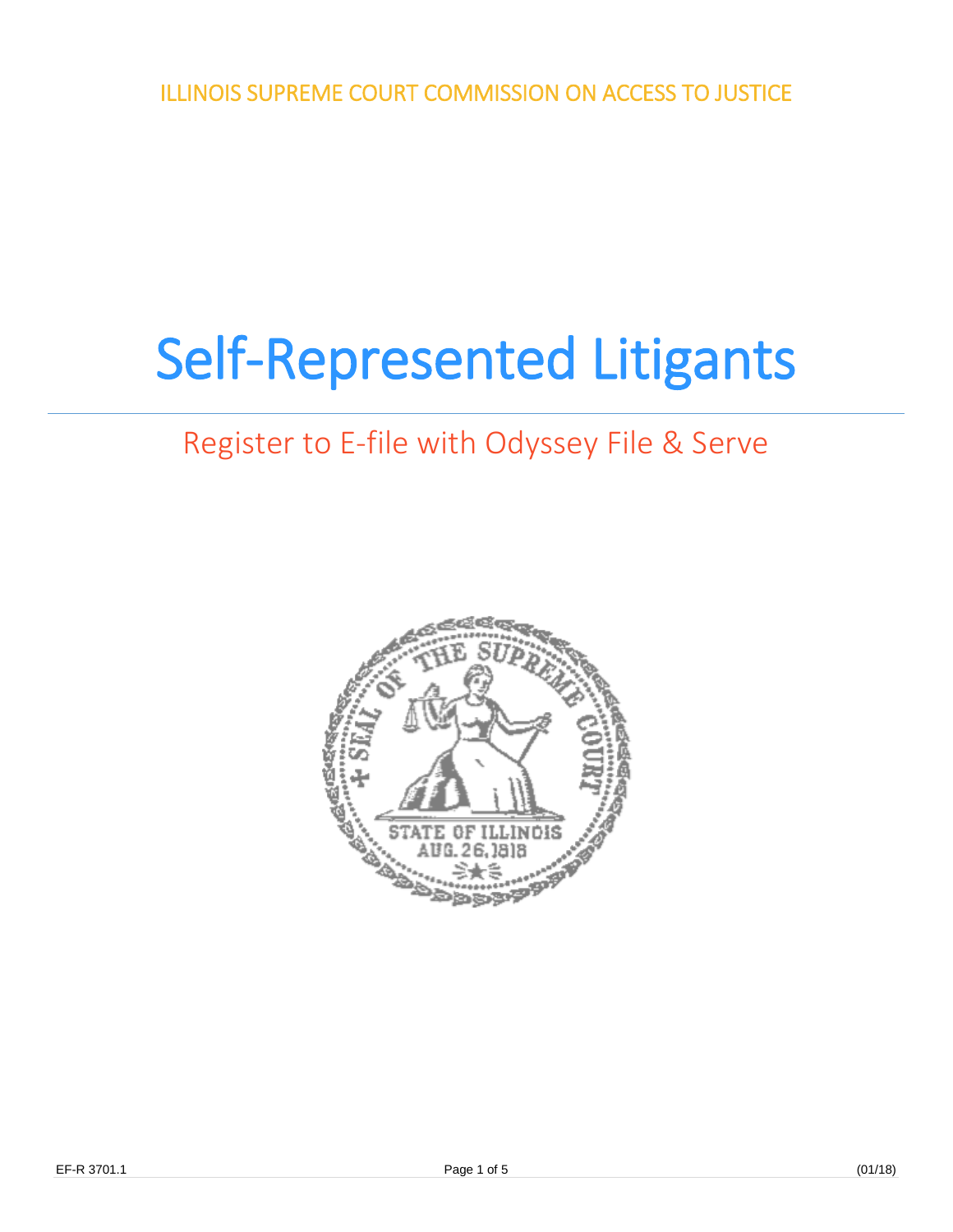

Before you can electronically file (e-file) your court documents, you need to create an account with Odyssey File & Serve.



- 1. To create a new account and register as a user click:<https://illinois.tylerhost.net/ofsweb>
- 2. The Actions panel is where you sign into Odyssey File & Serve or register as a user.
- 3. Click **Register**.



The **Register** button takes you to the page where you can register in the system by using your name and contact information. If you have already registered as a user, click **Sign In**. For detailed instructions on how to Sign In to your account see *Sign In to Odyssey File & Serve*.



You will need:

 $\checkmark$  Email address. If you do not have an email address, you will need to create one. Commonly used email accounts include: Gmail, [www.google.com/gmail](http://www.google.com/gmail) and Yahoo Mail, [https://mail.yahoo.com](https://mail.yahoo.com/)

- $\checkmark$  Mailing address that is not a P.O. Box.
- $\checkmark$  Telephone number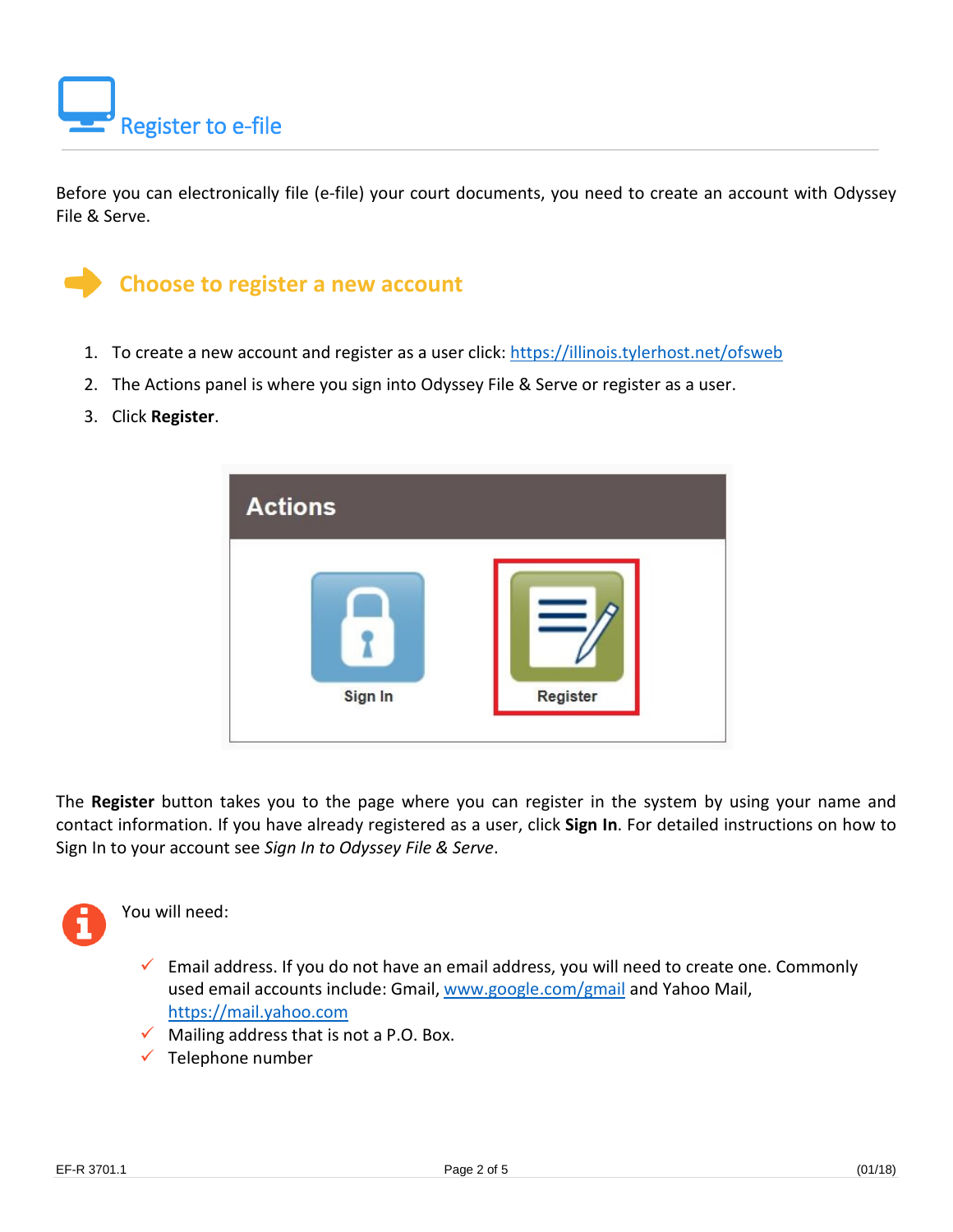

- 1. Enter your name, email address, and create a password.
- 2. Enter a security question and answer that you can easily remember.
- 3. Then click **Next**.

| <b>First Name</b>        | Middle                                                                                | <b>Last Name</b> |  |
|--------------------------|---------------------------------------------------------------------------------------|------------------|--|
| <b>Email Address</b>     |                                                                                       | Password         |  |
| <b>Security Question</b> |                                                                                       |                  |  |
|                          | Enter a simple question that can only be answered by you. Example: High School Mascot |                  |  |
|                          |                                                                                       |                  |  |
| <b>Security Answer</b>   |                                                                                       |                  |  |



If you forget your password, you may have to correctly answer your security question to be able to access your account again. It is a good idea to write down and save your password and security question and answer.



- 1. If you do not have an attorney, you need to register for a self-represented litigant account and not a firm account.
- 2. Click on the **Circle** to register as a self-represented litigant.

| User Information » Firm Information » Terms and Conditions » Complete |                                         |
|-----------------------------------------------------------------------|-----------------------------------------|
| <b>Registration Options</b>                                           |                                         |
| Register for a Firm Account                                           | Register for a Self-Represented Account |
| Perfect for:<br>- Attorneys                                           | Perfect for:<br>- Pro Se Filers         |
| - Firms with multiple filers                                          | - Process Servers                       |
| - Solo Attorney Practitioners                                         | - Landlords / Tenants                   |
|                                                                       |                                         |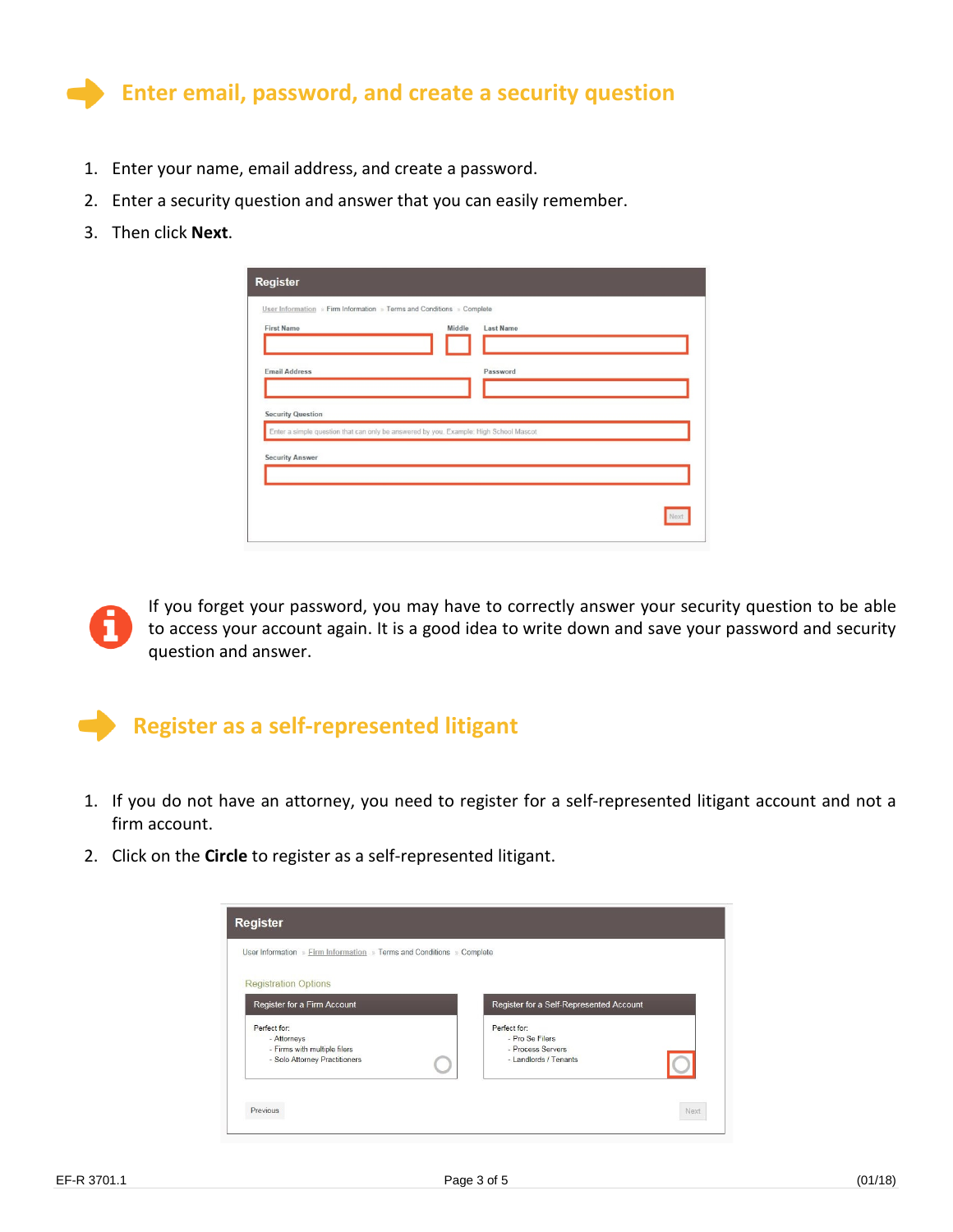When you click on the button above, this alert will pop up.

3. Click on **Continue as Pro Se**.





## **Enter your contact information**

- 1. Select the country where you live. The United States of America is the default country.
- 2. Enter your address and telephone number.
- 3. Click **Next**.

| Registration Options                                                                          |                       |                                                                              |   |
|-----------------------------------------------------------------------------------------------|-----------------------|------------------------------------------------------------------------------|---|
| Register for a Firm Account                                                                   |                       | Register for a Solf Represented Account                                      |   |
| Perfect for:<br>- Attorneys.<br>- Firms with multiple fiers.<br>- Solo Attorney Practitioners |                       | Parleet for<br>- Pro Se Filers<br>- Process Servers<br>- Landlerds / Tenants | G |
| Contact Information                                                                           |                       |                                                                              |   |
| Country                                                                                       |                       |                                                                              |   |
| <b>Linded States of America</b>                                                               |                       |                                                                              |   |
|                                                                                               |                       |                                                                              |   |
| Address Line 1                                                                                |                       |                                                                              |   |
|                                                                                               |                       |                                                                              |   |
| City                                                                                          | State                 |                                                                              |   |
|                                                                                               | Click to select State |                                                                              |   |
|                                                                                               |                       |                                                                              |   |
| Zip Code                                                                                      | Phone Number          |                                                                              |   |

Enter an address where you can receive mail during your legal case. This cannot be a P.O. Box.



- 1. Read the Terms and Conditions.
- 2. If you agree, click **I Agree – Create My Account**

| <b>Register</b>                                                                                                                                      |                                                                                                                                                                                                                                                                                                                                                                                                                                                                                                                                                                                                                                                                                                                                                                                                                                                                                                                                                                                                                                                                                                                                                                                                                                                                                                                                                                                                                                          |  |
|------------------------------------------------------------------------------------------------------------------------------------------------------|------------------------------------------------------------------------------------------------------------------------------------------------------------------------------------------------------------------------------------------------------------------------------------------------------------------------------------------------------------------------------------------------------------------------------------------------------------------------------------------------------------------------------------------------------------------------------------------------------------------------------------------------------------------------------------------------------------------------------------------------------------------------------------------------------------------------------------------------------------------------------------------------------------------------------------------------------------------------------------------------------------------------------------------------------------------------------------------------------------------------------------------------------------------------------------------------------------------------------------------------------------------------------------------------------------------------------------------------------------------------------------------------------------------------------------------|--|
|                                                                                                                                                      | User Information > Firm Information > Tennis and Conditions > Complete                                                                                                                                                                                                                                                                                                                                                                                                                                                                                                                                                                                                                                                                                                                                                                                                                                                                                                                                                                                                                                                                                                                                                                                                                                                                                                                                                                   |  |
|                                                                                                                                                      | Odyssey File & Serve Usage Agreement                                                                                                                                                                                                                                                                                                                                                                                                                                                                                                                                                                                                                                                                                                                                                                                                                                                                                                                                                                                                                                                                                                                                                                                                                                                                                                                                                                                                     |  |
|                                                                                                                                                      | Welcome to the online services of Tyler Technologies for the State of Illinois. Please read this Agreement carefully, it governs Your access to<br>and use of the Odyssey File & Serve application through the Tyler Technologies Internet Site. Your use of the Tyler Technologies Site and/or<br>other Tyler products is conditioned upon Your acceptance of this Agreement. By clicking on the "I Accept" button, You are agreeing to be<br>legally hound by all of the terms and conditions of this Agreement. If You are acting as an employee, You agree that this Agreement will bind<br>Your employer and that You are authorized to do so. As used in this Agreement, "You" or "Your" includes You and Your employer.                                                                                                                                                                                                                                                                                                                                                                                                                                                                                                                                                                                                                                                                                                           |  |
| Section 3. Definitions<br>Section 2, License; Restrictions on Use<br>Section 3. Access to the Tyler Internet Site<br>Saction 4, Limitations on Use   |                                                                                                                                                                                                                                                                                                                                                                                                                                                                                                                                                                                                                                                                                                                                                                                                                                                                                                                                                                                                                                                                                                                                                                                                                                                                                                                                                                                                                                          |  |
| Section S. Fee Schedule<br>Section 6. Proprietary Rights<br>Section 7. Disclaimers and Limitations<br>Section 8. Your Warranties and Indemnification |                                                                                                                                                                                                                                                                                                                                                                                                                                                                                                                                                                                                                                                                                                                                                                                                                                                                                                                                                                                                                                                                                                                                                                                                                                                                                                                                                                                                                                          |  |
| Section 9. Limitations of Liability<br>Section 10, Arbitration<br>Section 11. Miscellaneous.                                                         |                                                                                                                                                                                                                                                                                                                                                                                                                                                                                                                                                                                                                                                                                                                                                                                                                                                                                                                                                                                                                                                                                                                                                                                                                                                                                                                                                                                                                                          |  |
| Section 1. Definitions                                                                                                                               |                                                                                                                                                                                                                                                                                                                                                                                                                                                                                                                                                                                                                                                                                                                                                                                                                                                                                                                                                                                                                                                                                                                                                                                                                                                                                                                                                                                                                                          |  |
|                                                                                                                                                      | The following terms have the following meanings in this Agreement: "Authorized User" means any of Your employees, agents, independent<br>contractors or consultants who agree to be bound by the terms and conditions of this Agreement and who are authorized or otherwise<br>designated or permitted by You to access and use the Tyler Services pursuant to the License. "E-Document" refers to any document or<br>discrete compilation of text and/or graphical information in electronic form suitable for submission into the Odyssey File & Serve program.<br>"Enhancement" means any correction, modification, customization, revision, enhancement, improvement, update, upgrade, new release or<br>other change that is released generally by Tyler Technologies for the Tyler Services. "Fee Schedule" means Tyler's current Fee Schedule for<br>gie of the Tyler Services, as may be altered or amended from time to time by Tyler. "Information" means the records, data, databases,<br>documents, materials, and other information accessible through the Tyler Services. "License" means the limited license granted to You under<br>this Agreement, "Proprietary Rights" means any patent, copyright, trademark, service mark, trade secret or other intellectual property right.<br>"Third Party Content" means any content, records, data, documents, materials, or other information supplied to Tyler pursuant to an |  |
| Previous                                                                                                                                             | Agree - Create My Account                                                                                                                                                                                                                                                                                                                                                                                                                                                                                                                                                                                                                                                                                                                                                                                                                                                                                                                                                                                                                                                                                                                                                                                                                                                                                                                                                                                                                |  |